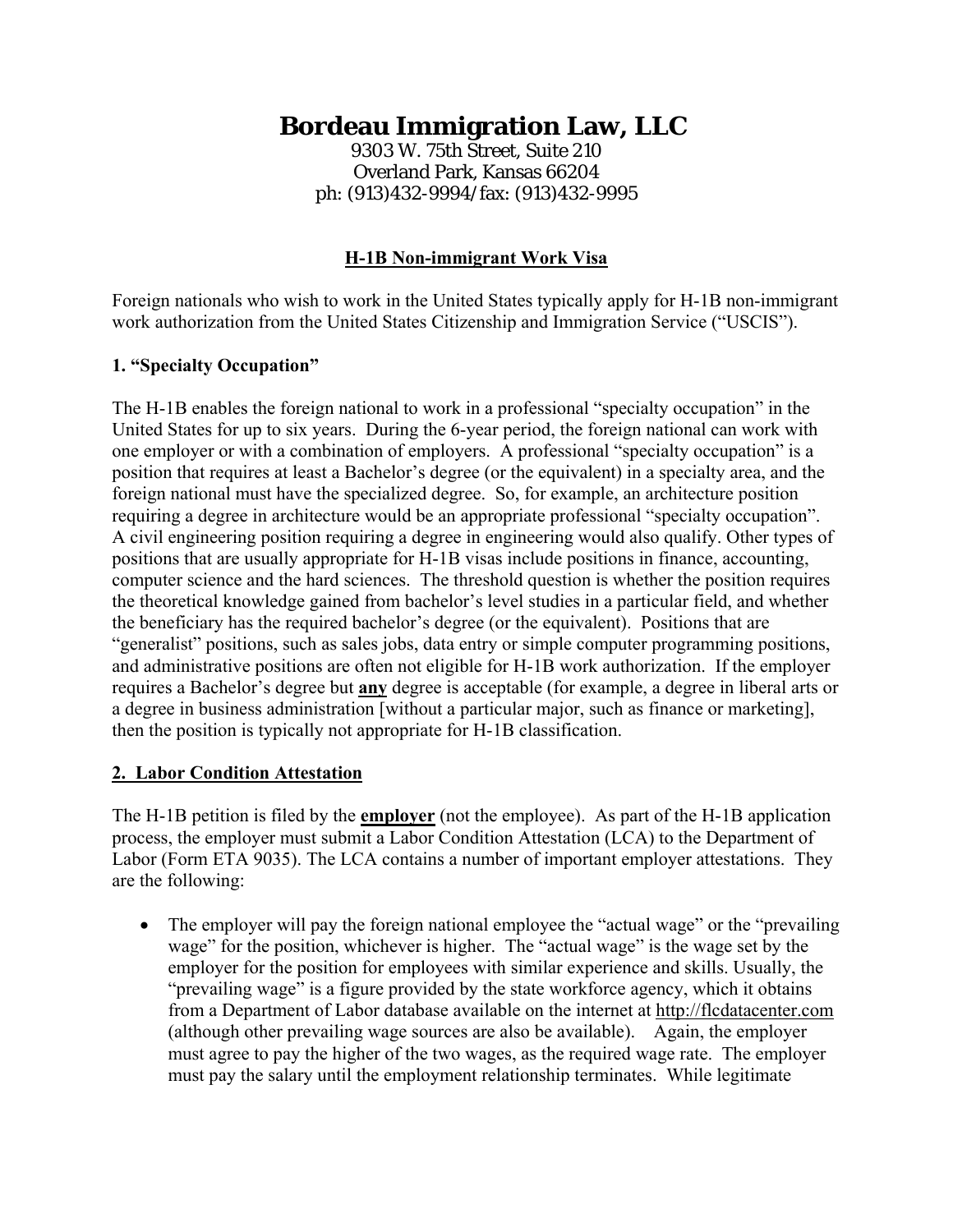leaves of absences are permissible, "benching" or "furloughs" are not permitted for H-1B employees.

- The employer must affirm that employing the foreign national will not adversely affect the working conditions of other similarly employed workers. So, for example, it would not be permissible for an employer to hire foreign national employees without paid vacation and health insurance in order to justify a decision to not offer those benefits to US workers.
- The employer must inform the Department of Labor of any strikes, lockouts, or work stoppages if any of these develop after the Labor Condition Application is filed with the Department of Labor.
- The employer must provide notice of the LCA to its employees through posting the LCA on the premises for at least ten business days. The posting must be done in two different conspicuous locations.
- The employer must create a "public access file" which can be available for public inspection. The file must contain documentation showing that the employer is complying with the aforementioned requirements.

Employers who are considered to be H-1B dependent employers have additional requirements to those set forth above. Employers are considered to be H-1B dependent if they have less than 25 workers and more than 7 H-1B workers; between 26 to 50 workers and more than 12 H-1b workers; or more than 50 workers with 15% or more of them being H-1B foreign nationals. H-1B dependent employer must fulfill 2 additional requirements.

### **3. Export Compliance Attestation**

In addition to the above, the employer must confirm that it is in compliance with export regulations with respect to the employment of the foreign national. The export compliance process is highly dependent on an employer's business purpose and product, and most exports **do not** require licenses. Technology or technical data that is **not publically available** or **in the public domain** and has military, space, or "dual use" applications may require an export license before it can be shared with a foreign national worker, with a higher likelihood for individuals from Cuba, Iran, North Korea, Libya, Sudan and Syria**.** 

### **4. Filing Fees**

The filing fees for H-1B professionals are substantial. The basic filing fee is \$460. There is an also an Anti-Fraud fee of \$500. In addition, the employer is required to pay a \$1,500 training fee to the USCIS (employers with fewer than 25 employees pay \$750 instead of \$1,500). The Department of Labor will require the employer to pay all of the H-1B costs. (Please note that some employers, such as universities, are except from the \$1,500 training fee). Normal review times range from 2-6 months; a case can be premium processed for an additional \$1225 fee to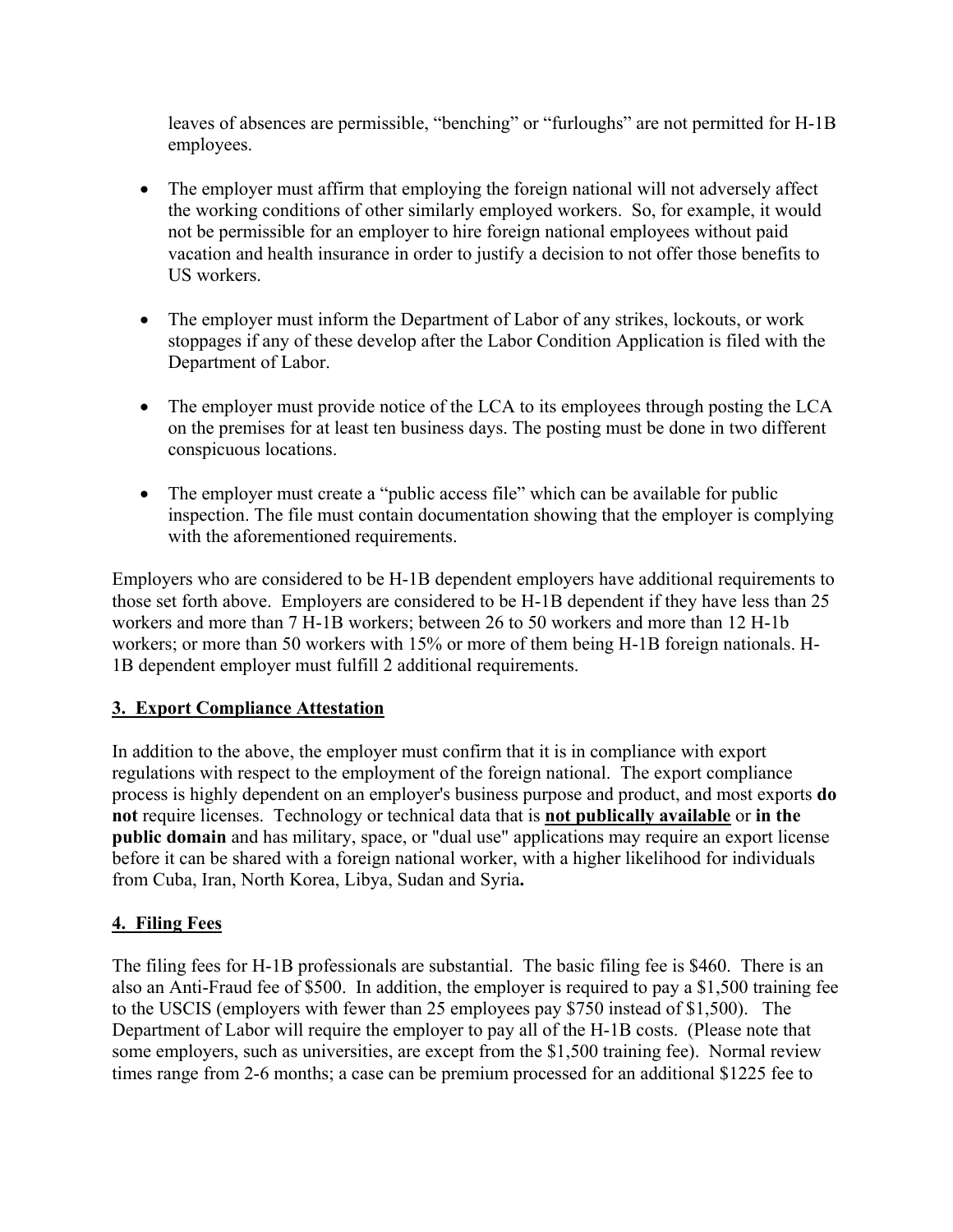the USCIS. With premium processing, the government will review the case within 15 calendar days from the date it is filed.

## **5. Termination of the employment relationship**

In the event the employer terminates the employee relationship before the end of the requested period of work authorization, the employer must also agree to pay for a return plane ticket for the H-1B worker to their country of origin (assuming the H-1B employee does not quit or accept employment with another US employer in lieu of returning home).

## **6. H-1B numerical quota**

While university employees and affiliated entities are **not** subject to any numerical quotas (they are "cap exempt" employers), the USCIS only issues 85,000 **new** H-1B's in any year to "non-cap exempt" employers. Sometimes an employer will hire a foreign national employee who has work authorization pursuant to his or her student status in the United States. Typically, student work authorization (called "optional practical training" or "OPT") is only valid for 12 months, and the employer must file an H-1B petition if a longer period of employment is desirable. Individuals moving from "cap exempt" to "cap subject" employers are subject to the cap when they move (unless they work for BOTH entities at the same time)

During the past several years, the government has RUN OUT of new H-1B's very early. Regulations were changed in 2008 to allow for a 5-business day "filing window", beginning **April 1st,** in anticipation that the number of petitions received would exceed the number available. In 2008, the number of petitions filed exceeded the number of H-1B's available during the first 5 business days of April, and a random lottery was held to see which would be reviewed. Those cases not selected by the lottery were returned to the attorney/employer with the applicable filing fees. Between 2009 and 2012, the cap was NOT reached during the first 5 business days in April. Rather, H-1B's were available for approximately 3-6 additional months. **Please note that in all subsequent years, the quota was exceeded during the first 5 business days of April and a lottery was held. For FY2016, 2017 and 2018, the government received approximately triple the number of the quota. We expect to see high demand for the 2019 "cap" (filings for the 2019 "cap" will begin on April 1, 2018. We recommend that cases be started in January or February to assure filing during the initial filing window.**

"Cap subject" H-1B's cannot have an effective date earlier than October 1st, even though they can be filed as early as April 1. However, under regulations issued in 2008, if an individual has F-1 OPT status that ends **after** April 1, and if the petition is accepted by the random lottery, then OPT will automatically be extended to 10/1 when the H-1B begins. Additionally, under these same new regulations, if an employer participates in the E-verify employment verification program, **and** the F-1 OPT employee has an eligible degree in the Sciences, Technology, Engineering or Math ("STEM degree"), then the student may be eligible for 27 months of OPT rather than the normal 12 months of OPT. Information about the E-verify program is available at http://www.dhs.gov/ximgtn/programs/gc\_1185221678150.shtm. Students in F-1 status should check with the International Student Advisor at their university to determine whether their degree area is eligible for an OPT extension.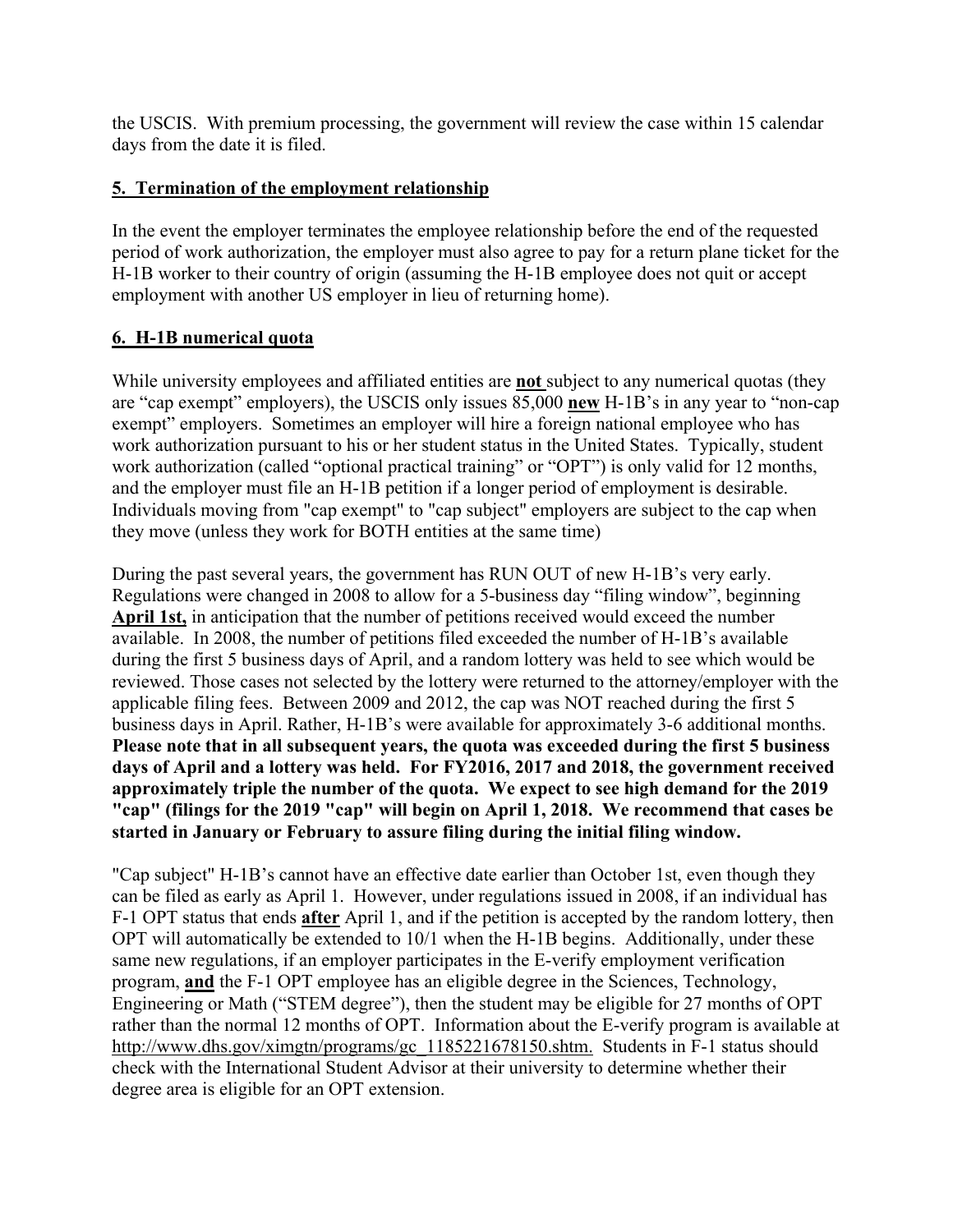Please note that the H-1B quota or "cap" **does not** apply to individuals **already** in H-1B status (for example, an employee needing an H-1B extension or where the H-1B visa holder is changing employers is not subject to the cap--unless the employee is moving from a university or other "cap exempt" employer to private industry).

Please also note that nationals of Chile, Singapore, Australia, Mexico and Canada have different visa options available and can often avoid problems with the H-1B cap.

# **7. When can the employee begin working?**

Because H-1B work authorization is employer specific, a new petition must be filed when any time an H-1B visa-holder changes employers. If the individual is not presently in H-1B status with another employer, then the new employer's petition must be **approved** before the individual can start working pursuant to H-1B status. Normal processing times are typically between 2-5 months, depending on USCIS workload. The USCIS will "premium process" a case in 15 calendar days for an additional \$1,225 filing fee, and this may be advisable for individuals who are changing to H-1B status and need to have their case approved before they can commence new employment. If an individual is already in H-1B status with another employer, the individual can start working when the new employer **files** the petition with the USCIS, (i.e. the individual does not have to wait for the approval in order to start working for a new employer when filing a "change of employer" petition), but should be working for the old employer up to the date of filing. Sometimes individuals may be hired who are outside the United States. Those individuals must receive the H-1B approval and then secure an appointment at a US consulate abroad before they will be allowed to enter the United States in H-1B status. For individuals hired from abroad, employers can expect significant wait times (2-5 months for the petition approval, followed by 1-4 months for consular processing). Premium processing is available in all cases which can reduce the wait time for the approval.

# **8. H-1B Dependent employers**

Companies employing a large percentage of H-1B employees may be "H-1B dependent employers", with significant additional obligations under the regulations. A "dependent employer is defined as an employer (a) with 25 or fewer FT employees who employs more than 7 H-1Bs; (b) with at least 26 and not more than 50 FT employees and employs more than 12 H-1Bs; or (c) with at least 51 FT employees with H-1B employees constituting 15% or more of its FT employee workforce.

### **9. Retaining Bordeau Immigration Law, LLC, to handle an H-1B**

This handout is for informational purposes only. Receipt of this information does not create an attorney-client relationship. Our office often provides general information about H-1B requirements to individuals and employers before we have been retained to work a case. Because the H-1B is the employer's petition, with the foreign national as the beneficiary, our firm will **not** work a case until we have been retained by the employer, in writing, through the retention procedures we have in place with that particular employer. If we have not worked prior